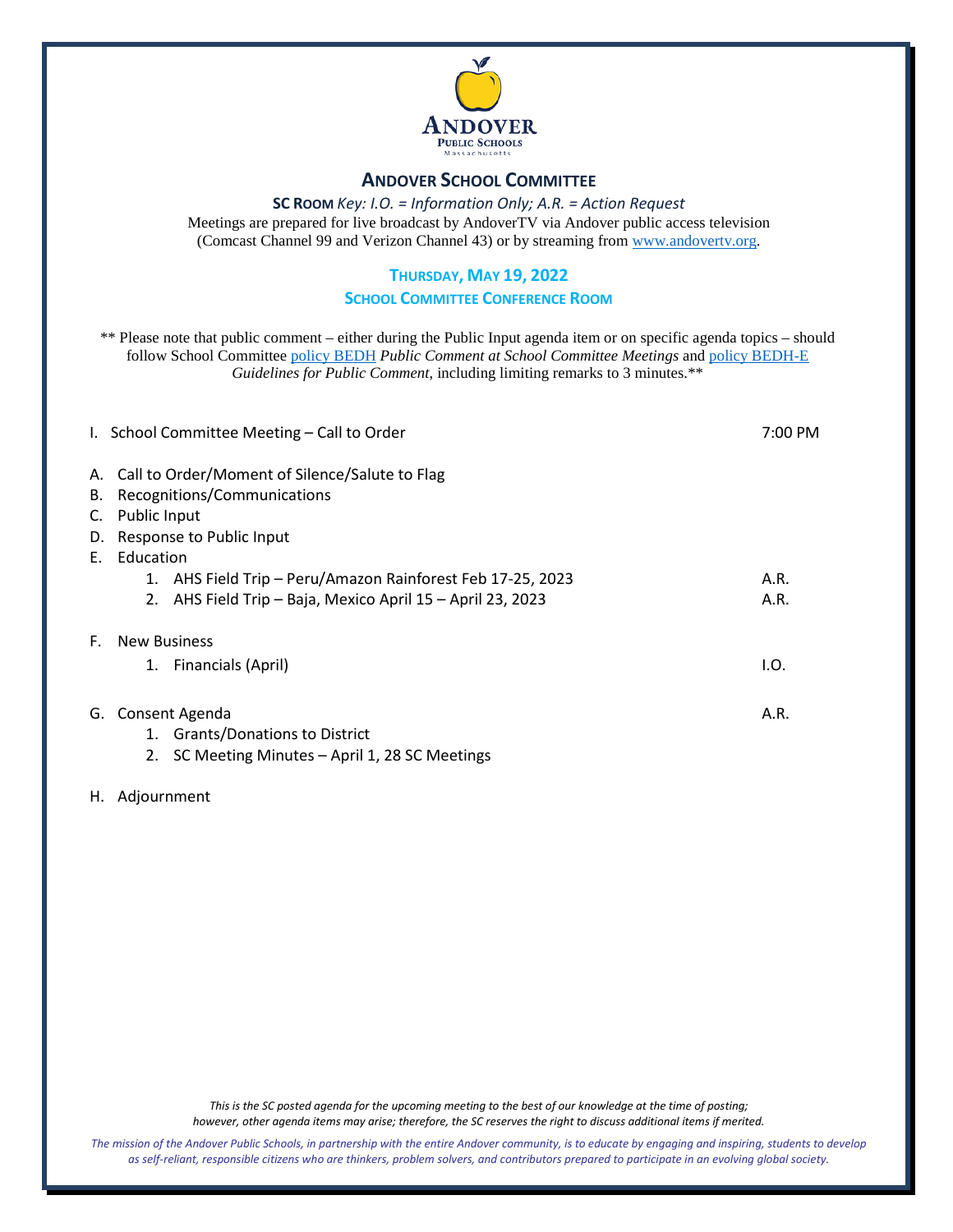## FY22 ANDOVER PUBLIC SCHOOLS

## GRANTS & CONTRIBUTIONS

| <b>SCHOOL</b>       | <b>FUND USE</b>                                | <b>DONOR</b>                     | <b>AMOUNT</b> |
|---------------------|------------------------------------------------|----------------------------------|---------------|
| Andover High School | <b>Robotics Club FTC</b><br>qualifier expenses | <b>First Technical Challenge</b> | \$1,449.00    |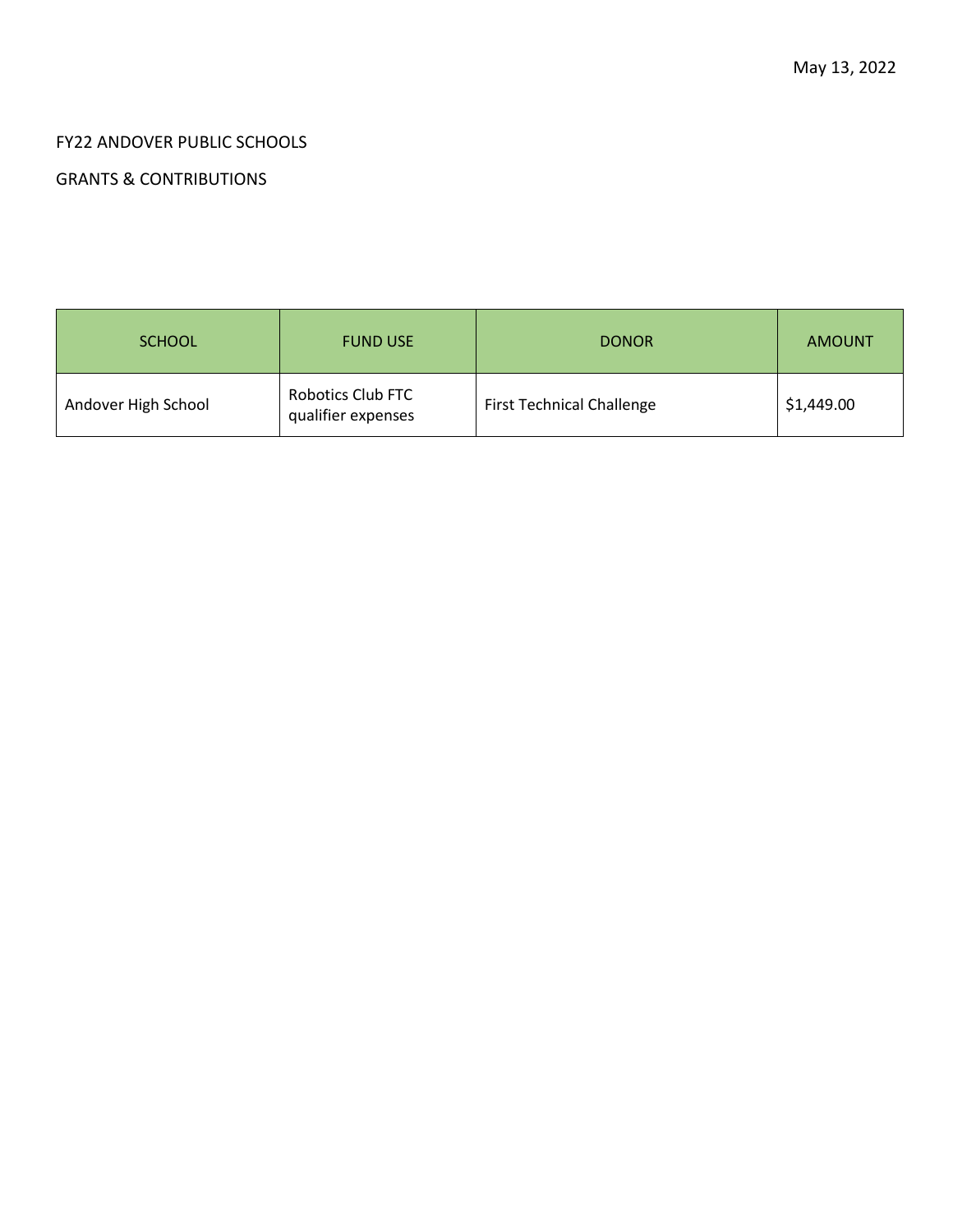## ANDOVER SCHOOL COMMITTEE MINUTES OF FRIDAY, APRIL 1, 2022 SCHOOL COMMITTEE CONFERENCE ROOM

### **WORKSHOP**

**Participants from the School Committee:** Chair Susan McCready, Tracey Spruce, Emily DiCesaro, and Sandis Wright.

**Others participating**: Superintendent Dr. Magda Parvey, Asst. Superintendent Dr. Julie Riley **Call to Order/Moment of Silence**

Chairperson McCready called to order the workshop meeting of the Andover School Committee to order at 1:04 PM in the School Committee Conference Room. The meeting began with a moment of Silence followed by a Salute to the flag.

Susan McCready introduced and welcomed the two new School Committee members, Sandis Wright and Emily DiCesaro.

Dr. Parvey spoke about the organizational restructure whose purpose is to build capacity in the District. They are waiting the feedback from family and staff and will present those findings at the next School Committee Meeting.

### **School District Administration Design Basics as defined by Dr. Parvey:**

Administration is a required set of functions that involve knowledge, skills, and capacities, typically not required of other employee positions. They are licensed by the state and typical scale patterns of their function are 2-4% of gross revenue for public school district. Andover is operating at just under 4%.

The new organization chart describes what and who, design of positions, titles, and people, reporting relationships, span of control and usually depicted in a vertical/hierarchical format. The operational charts describe the "How" design of the complex array of teams and protocols to design and delivery, the expectations, norms and culture, protocols and practices for continuous improvement, and performance and resource management. Positions are designed around key functions: knowledge, experience, skills, capabilities, and required licenses from the State for some positions. Consistent language and definition of titles around levels of positions and span of control are scaled for efficient and effective HR and performance management.

## **New Business**

## **1.** Organizational Design

The Organizational Chart was shared with the School Committee members and explained by Dr. Parvey. The Administrative positions are designed around functions beginning with the Superintendent, Assistant Superintendent and Director.

Superintendent: Is the sole employee of the School Committee, Director of the Office of the Superintendent, and oversees the executive management of the educational enterprise.

*This is the SC posted agenda for the upcoming meeting to the best of our knowledge at the time of posting; however, other agenda items may arise; therefore, the SC reserves the right to discuss additional items if merited.*

*The mission of the Andover Public Schools, in partnership with the entire Andover community, is to educate by engaging and inspiring, students to develop as self-reliant, responsible citizens who are thinkers, problem solvers, and contributors prepared to participate in an evolving global society.*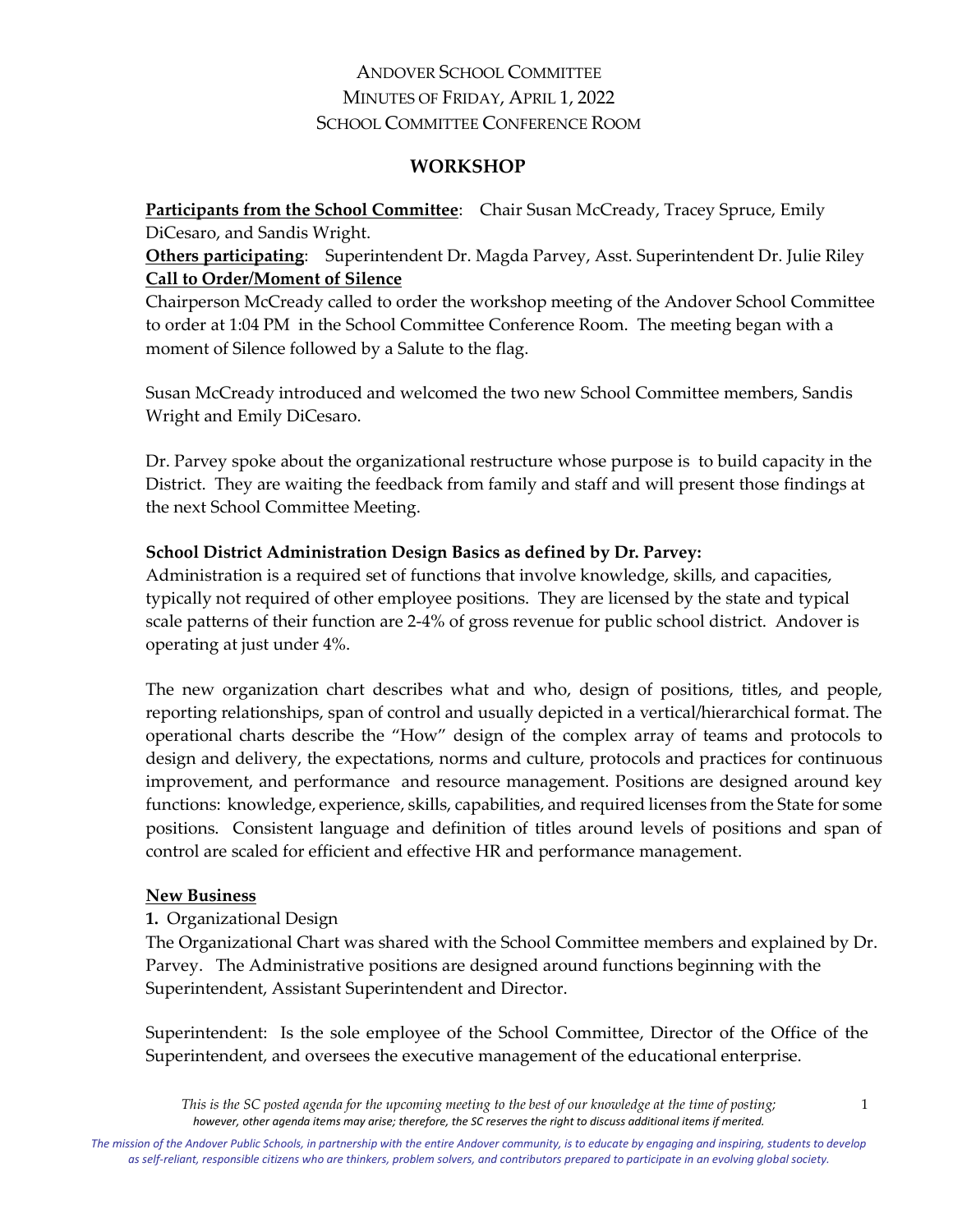Assistant Superintendent: Oversees the executive management of multiple service areas of Operations and Teaching & Learning. They are a member of the Superintendent's Office.

Director: Typically, in charge of operational management of multiple departments within a service area with a number of people who come under them i.e. HR Director, Director of K-12 Learning who reports to the Assistant Superintendent or Executive Director. The Director of Communications and Engagement typically falls under the Superintendent in medium to large school districts, and does not have others that fall under them.

Principals/Mangers are managers of school programs, service contracts budgets and people. Supervisors: Oversee programs, services and people management. A Coordinator maintains oversight of services and programs in a school system.

Teaching & Learning. This title may have multiple managers, content areas, and interpretations in alignment with State and Federal standards. It may include managers of specialized student services (nursing, counseling, and mental health) and may have instructional coaches across content areas or specific content areas (i.e. K-5 Reading), with primary responsibility for delivery of consistent instructional and engagement practices across classrooms.

### **School District Administration points of uniqueness**

Operations: District operations may be purchasing, vendors, transportation, food services, custodial work, and service contract management, and relationship management. When operating within a Town/District model, district operations may be provided such as Purchasing, and Technology.

APS Organizational Chart presented by Dr. Parvey addresses our core mission of teaching and learning excellent.

The newly designed infrastructure better supports classroom instruction, promotes a continuous learning environment, creates internal capacity without relying on outside vendors, defines roles and responsibilities.

Dr. Parvey has often heard that most of the people in the school system do not know who to turn to for questions. This design will establish how the work gets done and eliminate ambiguity We need to have an infrastructure to clarify how the work gets done and also monitoring reports. There will be internal checks and balances and presentations/ information provided at School Committee Meetings.

The Organizational Design has been shared with building leaders. Professional learning opportunities have already been started with school administrators.

Dr. Parvey explained the flow of the responsibilities for the Executive Director positions, which are new to the system. Going forward, they hope to be able to add coaches for science, similar to what they have for math at the elementary level. Executive Directors will supervise program coordinators and coaches. Director of operational services will be responsible for instructional learning technology and services. Instructional Facilitators will have the charge of keeping coaches up to date.

Hierarchy and vertical structure in terms of supervision: There will be a lot of cross-functional work because there is so much information that has to be communicated between departments,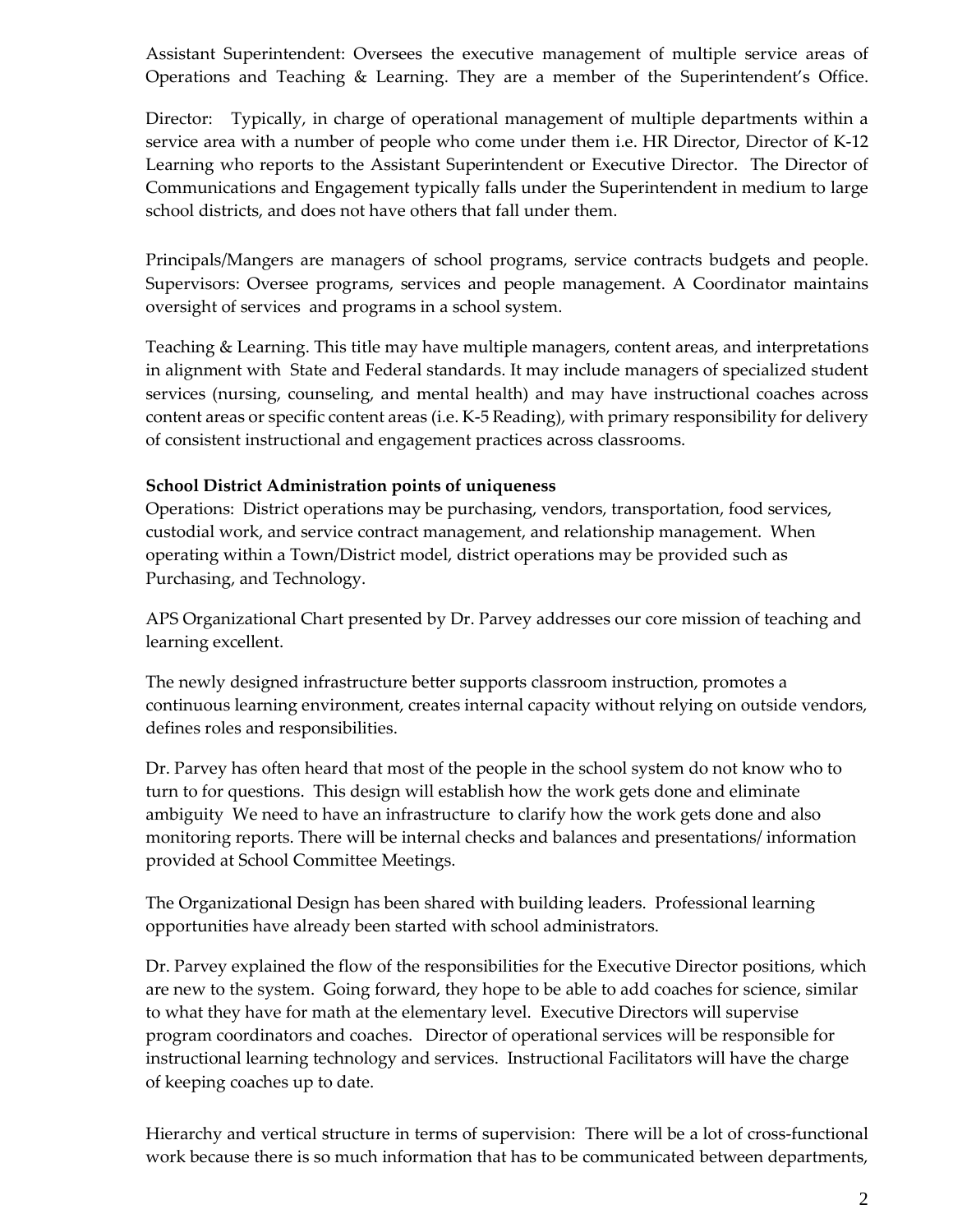i.e. HR and the Business Office. The structure of an organization should be clear; however, we need more people to be able to properly oversee and ensure the work is getting done.

#### **Question from the Committee**:

Anxiety by educators, how will that be addressed? Dr. Parvey believes the coaches will have an impact on classroom teachers as well as the clarity around roles. They will have coaching cycles working with different teachers at different times. Based on the budget, we will have four coaches for elementary schools next year and shifting to a program coordinator for elementary math and elementary science dedicating their efforts at the elementary level. The participants discussed the benefit of coaches.

Without knowing what the roles are and who is accountable/responsible, building in efficiency helps us to be able to do these things without having to add people.

It is helpful to let the public know that building efficiency into the system helps to identify issues and deficiencies more quickly and for strategically planning structures. Positions must be about roles, and cannot be about individuals.

Dr. Parvey would like the new positions to be posted for the 2022-2023 school year. New positions have to be agreed to by the School Committee.

There is a concern about inconsistency for students related to the teachers they have. We need to make sure our teachers are all 'well-armed'. Quality professional learning has to be part of this work.

#### **I. Adjournment**

At 2:15 PM Tracey Spruce moved for the School Committee to adjourn the workshop. The motion was seconded by Emily DiCesaro. Motion passes 4-0.

Respectfully submitted,

Dee DeLorenzo Recording Secretary

The mission of the Andover Public Schools, in partnership with the entire Andover community, is to educate by engaging and inspiring, students to develop *as self-reliant, responsible citizens who are thinkers, problem solvers, and contributors prepared to participate in an evolving global society.*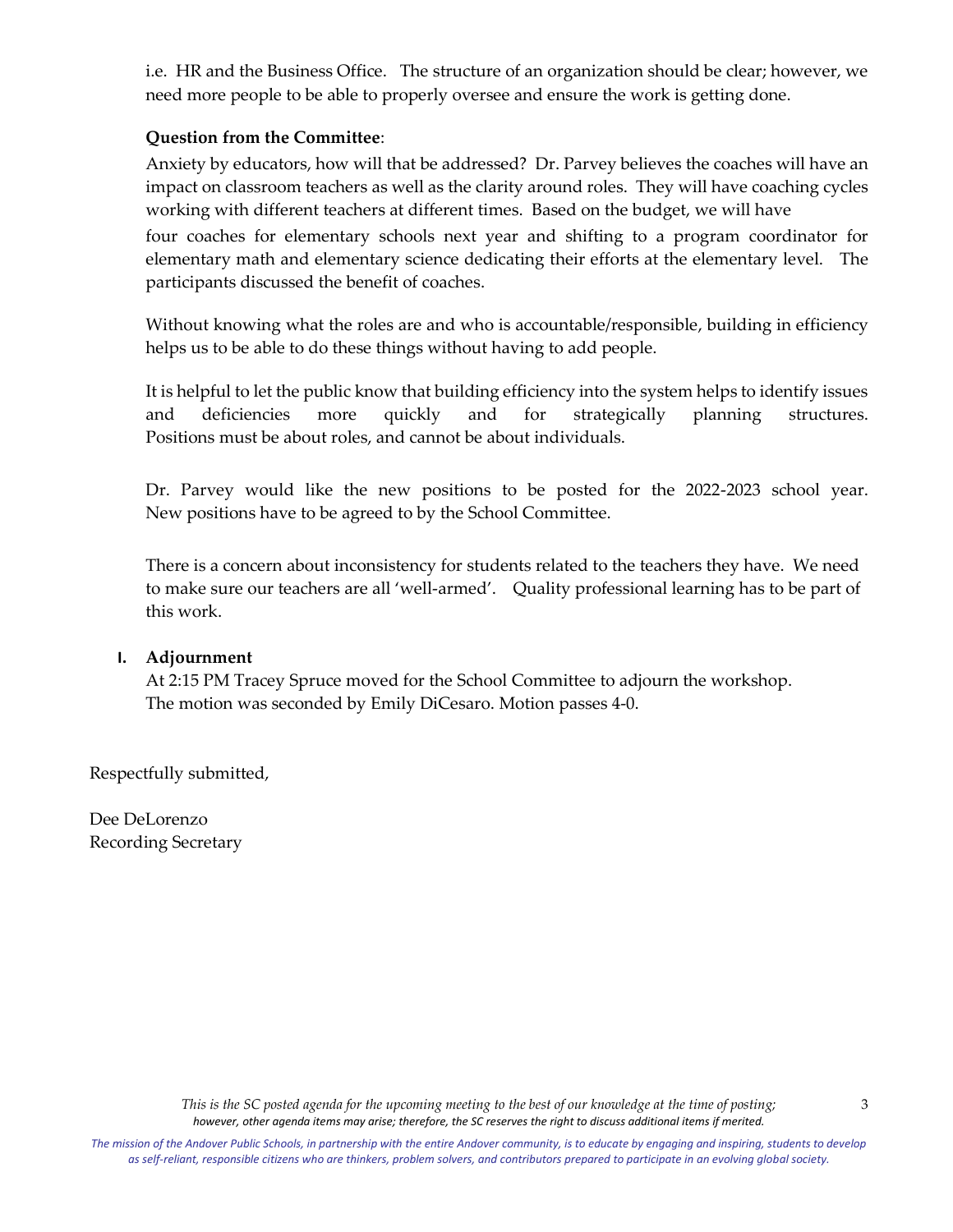## **Andover School Committee Thursday, April 28, 2022 School Committee Room**

# **WORKSHOP**

**Participants from the School Committee:** Chair Susan McCready, Vice Chair Lauren, Tracey Spruce, Emily DiCesaro, and Sandis Wright.

**Others participating**: Superintendent Dr. Magda Parvey, Asst. Superintendent Dr. Julie Riley, Dr. Ryan Fielding, APS Clinical Director, Joe Yarid, Director of Social Workers, and Jennifer Murray and Mike Roseman of Effective School Solutions (ESS)

## **I. Call to Order**

Chair Susan McCready called the meeting to order at 4:00 PM. Susan reported that they will be two presentations around Social and Emotional Learning and Mental Health, current and future programming. Dr. Parvey is excited to have Andover's Clinical Director Dr. Ryan Fielding and Joseph Yarid, the Director of Social Workers presenting at today's workshop, and on a partnership with Effective School Solutions (ESS) to help enhance some of our practices and also to build our MTTS playbook which will address our Mental Health Tiered System in the District.

## **A. New Business**

1. Mental Health Discussion Dr. Ryan and Joseph Yarid

Dr. Ryan spoke about the factors that affect the disposition of students that includes mental health support and Social Emotional Learning (SEL).

A review of the current APS Mental & Behavioral Health Team at APS and the current mental and behavior health MTSS Structure was provided by Dr. Ryan. The team consists of Licensed Clinical Social Workers, School Psychologists, Board Certified Behavior Analysts and Registered Behavior Technicians.

The Tier Support Level I is universal for all students at all times, Tier 2 is targeted intervention and Tier 3 is intensive intervention. Andover has done many things that target certain cohorts of kids in different school houses including mental and behavioral health screenings, as well as targeted trainings for Tier 1.

Current Tier 2 Level Structure includes in-school therapeutic support with individual counseling; therapeutic support includes group counseling, group skills-building, as well as family support with research connections and collateral communication.

Annually, there are approximately 1,000 kids in the Andover Public Schools that need some degree of Tier 2 support. Of that number, a little less than half are students who have special education needs. Approximately 54% are General Education Students and students who are on 504 plans. Middle school grades have the highest density of students needing Tier 2 support.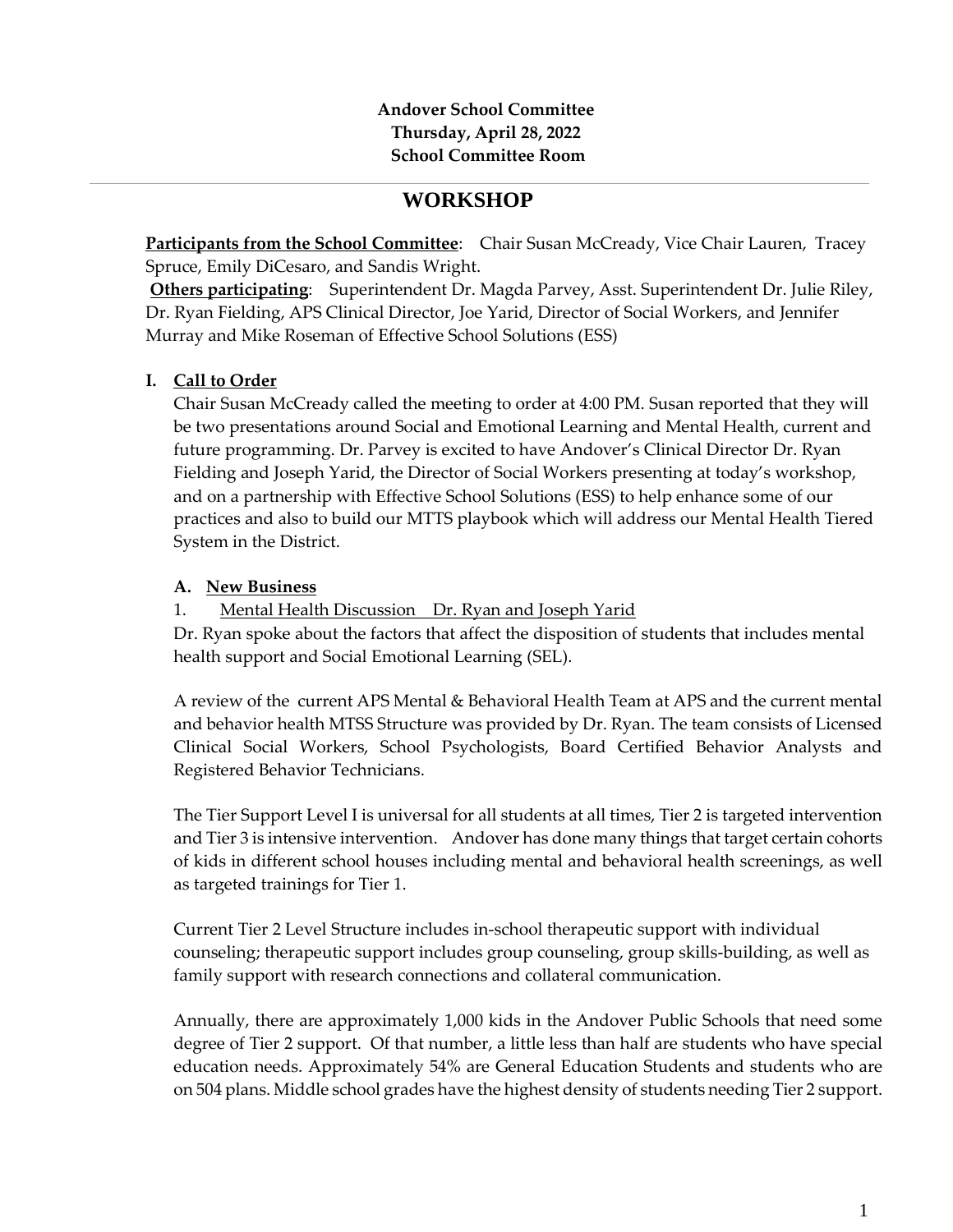The Andover Public Schools Behavioral Support Consultation Team includes behavioral analysis, working with Massachusetts General Hospital, Brigham's, and Tact, as well as staff who are board certified in Behavioral Analysis.

Dr. Fielding explained the Tier 2 into Tier 3 Level structures which serve students with behavioral health crises and psychiatric crises. When students present with crises due to unsafe externalized behavior (behavioral health crises), school staff utilize Safety-Care protocol which is an applied behavioral analysis-based method prioritizing de-escalation and the physical safety of students.

Psychiatric crises happens when students have crises due to internalizing symptoms of unsafe behavior. Mental Health Staff provide a safety assessment, parent support and referral to crisis resources. Procedures are outlined in the "APS Student Self-Injury and Suicidal Ideation Protocols".

General Education School Re-Entry Planning and Support is for students who need support for returning to school; using the School Team and Hub support for students in K-5 and the School Team & BRYT (The Brookline Center for Community Mental Health) Framework. For students in high school, they use the School Team plus TLC Program.

Future directions for Social Emotional Learning for Tier 1 includes using RULER through the Yale Center for Emotional Intelligence. Professional Development for APS Staff includes the Fundamental Principles of Trauma Sensitive Schools.

Addressing the Effects of Covid:

They have noticed that students are presenting with delayed development in social maturity, and that the disposition of students in the school house show areas of concern that includes student perception of themselves. At AHS, half of our students reported a little bit of anxiety and depression with 15% reporting an increased level of anxiety related to Covid.

#### Augmenting Services:

Increase targeted Tier 2 Supports include offering more types of therapeutic groups such as 6-8 week interventions for targeted needs, as well as additional push-in, in-class support for high needs students, and targeted school entry/re-entry support for school avoidance and truancy challenges.

Reflective Assessment: Identify new opportunities for student and behavioral health interventions, streamlining current practices, and assembling a singular repository for APS protocols related to mental and behavioral health.

On a daily basis, Mr. Yarid said the APS Social Workers are constantly accessing the needs of their students. The conditions of the pandemic increased children's anxiety. Having students in the schools 6-7 hours a day provides opportunities for their staff to address the situations to determine what is school-based and how they can provide services.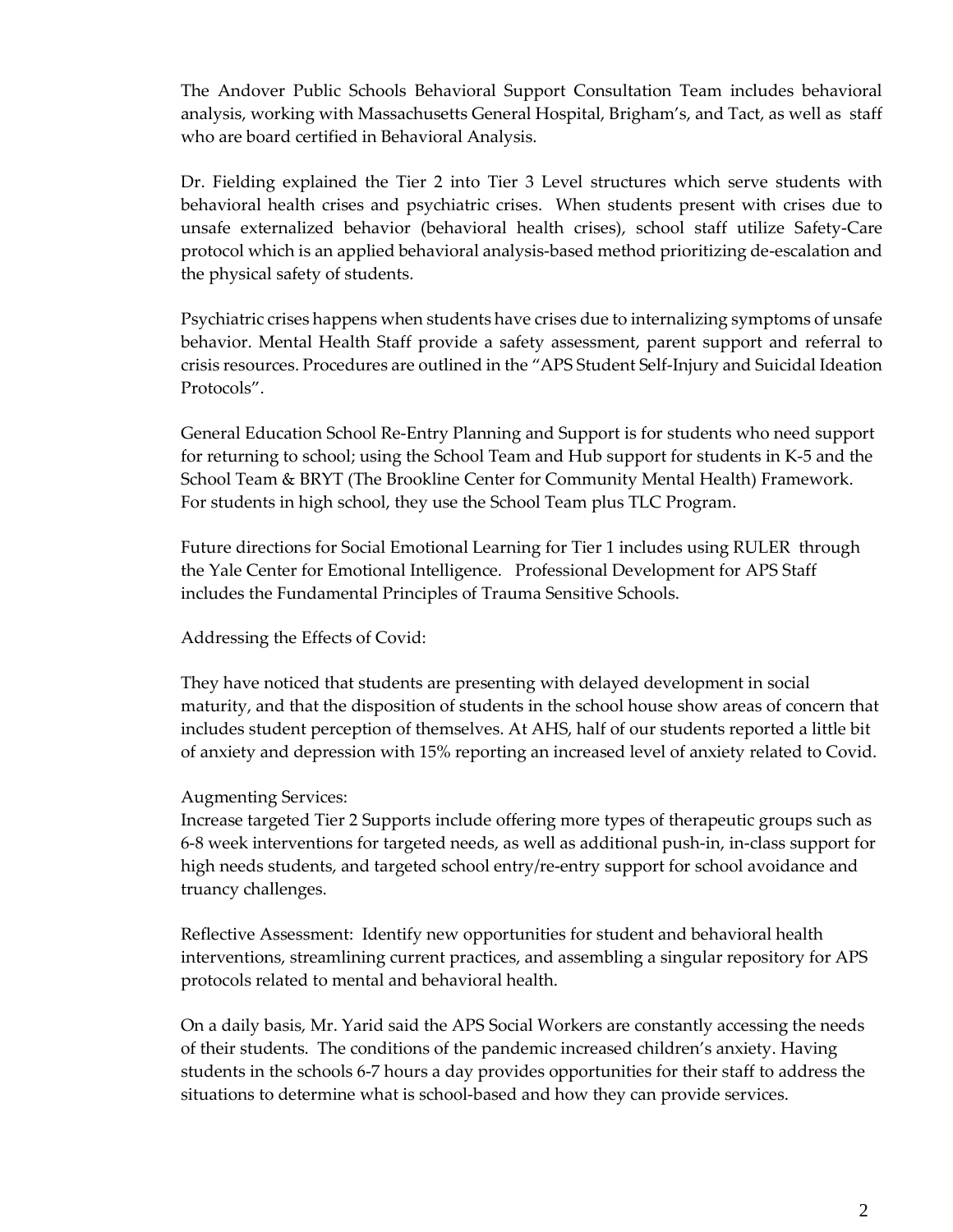As increased needs are identified, Dr. Parvey said it would be helpful to share that information with the Commitee. Andover has a talented group of social workers who work exceptionally hard with a greater caseload than what they have had before.

School Committee members responded with questions to Dr. Ryan and Mr. Yarid, asking about the benchmark tool, and the TLC Program provided which Andover has used as a model for the past 8-9 years; it is something that is a very important piece to have from the Bright Network at AHS. There was concern about mental health before the pandemic and which has increased since the pandemic. The School District can do school based counseling, but there are many students who need services outside of the School; there is a concern about the lack of providers. Mrs. McCready is pleased with all of the programs APS has and the work our Mental Health Team provides.

Dr. Parvey thanked Dr. Fielding and Mr. Yarid for their presentation.

Dr. Fielding and Joe Yarid have been working with Jennifer Murray and Mike Roseman to establish what they can provide in a data-backed, cost-effective clinical programs embedded in the school day.

**B.** Expanding the Continuum of Mental Health Care in Andover Public Schools Jennifer Murray, District Director and Mike Roseman, Assistant Director of Effective School Solutions (ESS).

Information was provided on the three different listening sessions with building leaders and Special Education to identify areas of vulnerability in the existing condinuum of student mental health care and to identify if there is a disconnect between programs that do exist in the district and not utilized as readily as people would hope.

Findings: There is a comprehensive plan in place for supporting the social-emotional health of students with numerous stakeholders mentioning the district's strong commitment and ongoing work. There is a need for a comprehensive approach, educator support, and development on mental health topics that is well thought out.

They expressed concern about the sufficient therapeutic capacity of the Tier 2 level to support the increased number of students presenting with mental health challenges. Building leaders shared that students were reluctant to come into the building and needed a lot of family coaching, consuming much of the existing bandwidth that exists in the buildings to support students at the Tier 2 level.

There is a desire to expand the Tier 3 level programming and also to create a path for the highest level of mental health care outside of the special education setting. There is a need for more family and parent engagement. They are also looking at a partnership for the upcoming school year.

Two focuses: Start serving students and getting them the mental health care they need and organize the current resources in the District and how they align to the changing student population.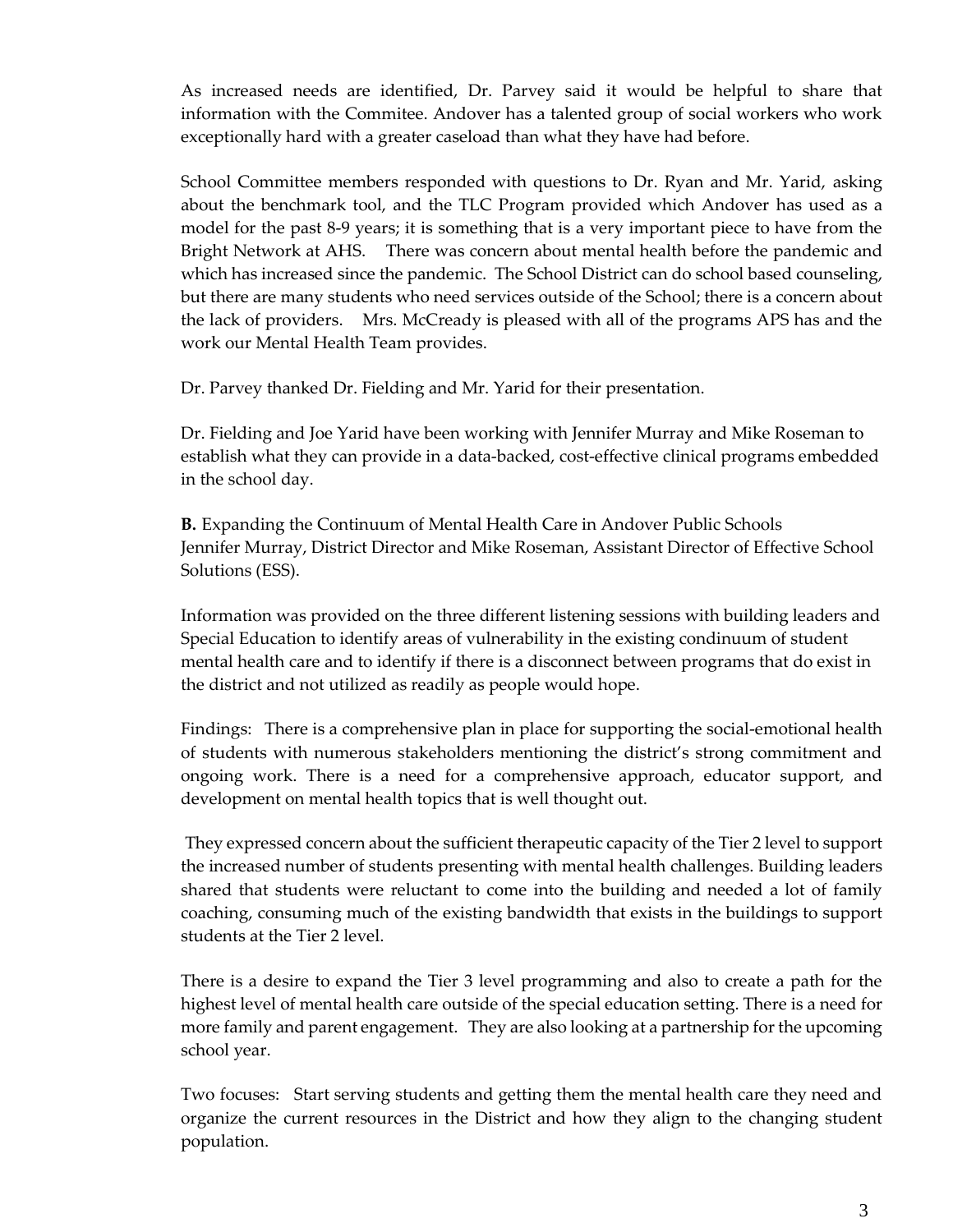Organizing Professional Development across the district by establishing MTSS (Multi-tiered System of Support) the same type of structure currently being used in Andover. Look at mental health and develop clear universal interventions at each tier of school, establishing a structure of tiers of support, and developing a playbook which will be used as a training and monitoring tool and to have focused professional development for all staff; particularly on the impact of trauma on student mental health.

Presentation of the Tier 2 Clinical Programming Model would be started with embedded clinicians at WMS, WHMS, and AHS to expand capacity for General Education students and offer flexibility at Tier 2 levels for students who do need the home school connection. Each clinician would have a caseload of 12-15 students providing weekly individual therapy and they do have the availability of offering Group Therapy.

Parent Workshops: The suggestion is to offering virtual workshops on a large range of options, caring for the caregiver, navigating the challenges parents and caregivers face in response to Covid, and using the "nurtured heart" approach.

In addition, ESS would provide a Regional Clinical Director to oversee the partnership coming on site regularly to make sure they are hitting the mark programmatically and to provide additional supervision to the clinicians. They can also provide urgent interventions if clinicians are not available throughout the day. ESS clinicians will be in the schools every day and will try to incorporate family therapy during the day.

It is evident that support is needed at AHS ,Wood Hill, and West Middle Schools due to Tier 3 levels that will provide equitable coverage across the District. They quantify and measure gains with students using a student self-report, and also have clinicians track student progress over time. They also have a parent satisfaction survey rating their experience on they are benefitting overall on the services provided.

They have an entire Professional Development Library that they can work with the District to organize a plan and identify the right kind of sequence and content.

#### **II. Adjournment**

At 6:00 PM on a motion by Lauren Conoscenti and seconded by Emily DiCesaro, the School Committee voted 5-0 to adjourn the workshop of April 28, 2022.

Respectfully submitted,

*Dee DeLorenzo* Dee DeLorenzo Recording Secretary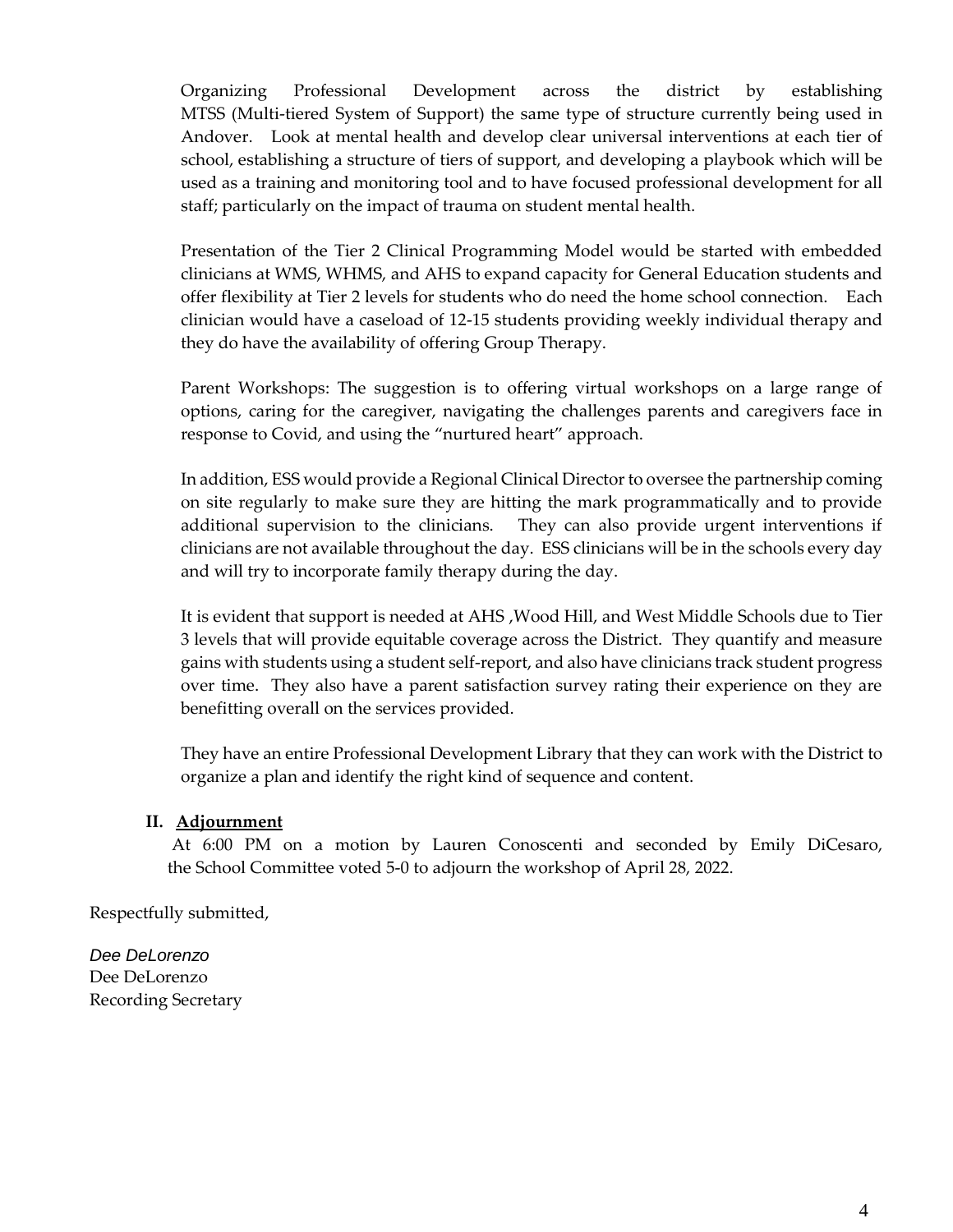## **School Committee Minutes of April 28, 2022 School Committee Conference Room 2nd Floor-School Administration Building**

**Participants from the School Committee**: Chair Susan McCready, Vice Chair Lauren Conoscenti, Tracey Spruce, Emily DiCesaro, Sandis Wright. **Others participating**: Superintendent Dr. Magda Parvey, Asst. Superintendent Dr. Julie Riley, Business Manager Paul Szymanski and AHS Student Liaison Justin Jin.

## **I. Call to Order**

The Chair called the School Committee Meeting of April 28, 2022 to order at 7:00 PM. The meeting began with a Moment of Silence and a Salute to the Flag.

## **A. Recognitions/Communications**

Dr. Parvey shared her Superintendent's Report noting the many school visits and events at the various schools that included Bancroft Elementary Faculty Meeting, HPE Grade 4 Writing Celebration, DMS Presentation of "*The Lightening Thief*", AHS Climate Change Summit, Ms. Masters Class at AHS on different civilizations, AHS Professional Development and the AHS Faculty Meeting as well as the Credit for Life Fair, and the Warrior Way Program at all of the Elementary Schools along with a visit to West Elementary School

Administrative Updates included the following: Dr. Parvey attended a host of events including but not limited to: the West El/Shaw School Building Committee Meeting on April 6th on cost efficiencies of materials, Effective School Solutions Presentation with ESS to prepare for today's workshop, A.C.E. monthly meeting to discuss TIF Grants and other ways to fundraise, school Administrative Team (SAT) Meeting, the New Superintendents' Induction Program, a Webinar by M.A.S.S. on legal and practical issues around staffing, a Bancroft Principal Focus Group with Staff, and the New Superintendents Induction Program.

Dr. Riley thanked Scott Darlington for the fantastic job with the Credit for Life Fair which provided a great amount of information for students on what to expect once they are out of high school and in college. We are also working on the Vision of a Graduate Plan with to develop a long-range plan starting the work in May. They will be presenting updates to the School Committee. Dr. Riley also thanked Dee Delorenzo for her many years of service and dedication to the School Department and wished her well on her retirement.

Tracey Spruce shared her appreciation and such a great reflection of students in Andover's Warrior Way and how it has been expanded from just athletes to all extra curriculars so the elementary school students get to see all of that.

On April  $8<sup>th</sup>$  Tracey and Sandis Wright hosted the latest informal forum of the School Committee in the Memorial Hall Library which was lightly attended by two people.

Lauren Conoscenti, with a nod to Sean Walsh, Director of Fine Arts and Music, shared that Andover was selected by the National Association of Music Merchants as one of the best communities for music education. On Wednesday, May  $4<sup>th</sup>$  from 5-7 PM Andover High School Student Artists will be displaying their work in an exhibition held in the Robb Center.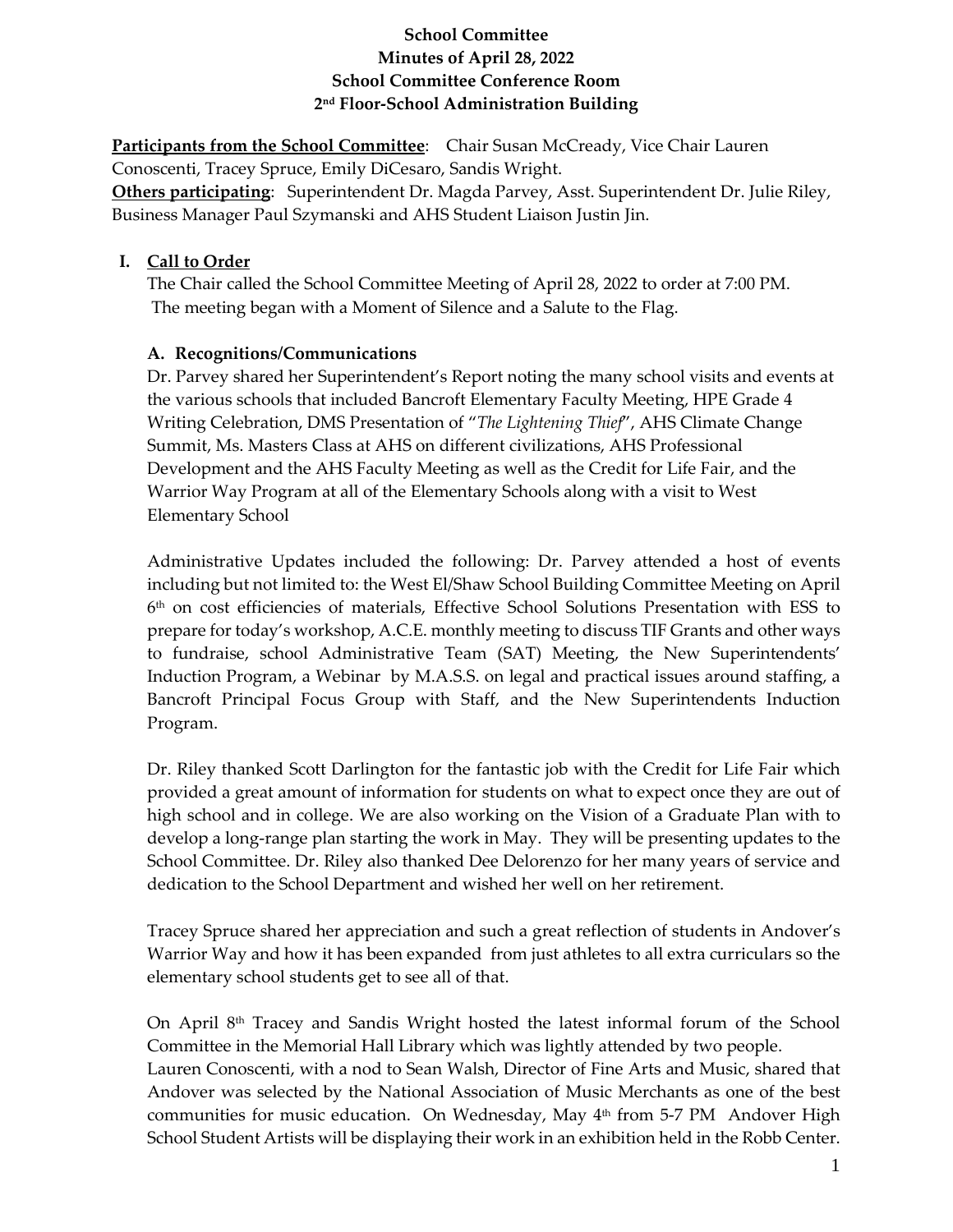Susan McCready also participated in the AHS Credit for Life Fair and thanked David Florina and Brad Heim from the Andover Service Club who started this Fair in 2015 as a way to provide some everyday financial education to our students at AHS. Scott Darlington has done an amazing job partnering with them. On another note, West Elementary School is all setup for the construction vehicles to come in.

Chair McCready asked that the School Committee move up Warrant Article 26 in the School Committee Agenda to which the Committee agreed.

- **B. Public Input** -None
- **C. Response to Public Input-** N/A

## **D. Education**

1. **AHS Field Trip Students at SeaPerch International Competition – June 4, 2022**

Asst. Superintendent Julie Riley reported on the proposed AHS Field Trip for students to attend the SeaPerch International Competition on June 4<sup>th</sup> in Atlanta, Georgia. AHS Science Teacher, Dan Donovan, and students from the SeaPerch team were present and provided information on the requirements and expectations of the trip. The students won a Regional Competition in NH and now they have been invited to go to Washington, DC to participate in an International Competition. Students provided a demonstration of the robot they used in the competition and a copy of their report.

Lauren Conoscenti moved to approve the proposed extracurricular trip for Andover High School students to travel to the SeaPerch International Competition to be held at the University of Maryland, College Park from June 3 – June 5, 2022 as presented and in accordance with the provisions set forth in the Andover School Committee Policy entitled "APS School-sponsored Trip and Student Travel Policy". Motion seconded by Emily DiCesaro. Motion passes 5-0.

## **E. New Business**

- **1.** Proposed Transportation Discussion and Contracts Peter Delani, Director of Customer Relations, Lisa Alterisio, Vice President of Operations were present.
	- a) Regular Education, Extra Curricular Trombly
	- b) Out of District Special Ed School Year and Out of District Summer NRT

In conversations that Paul Szymanski has had with Beacon Mobility's Senior Vice President of Operations, Tim Sheehan, he was advised that due to the recent increase in the CPI and fuel expenses within this market, NRT and Trombly Motor Coach Services will need to retain the FY-2023 rates as originally bid in 2019, as they apply to one-year extensions for four transportation contracts. FY-22 is the last of a three-year contract. Per M.G.L C30b the contractor can hold the unit pricing initial bid, but cannot increase. The vendor can also offer lower pricing at his discretion.

Paul has invited two Beacon Mobility representatives, Peter Delani and Lisa Alterisio, to the meeting to answer questions regarding the extensions and to provide the Committee with operational updates.

Peter Delani, Director of Customer Relations, Lisa Alterisio, Vice President of Operations for Beacon Mobility were present and spoke about moving forward with a better product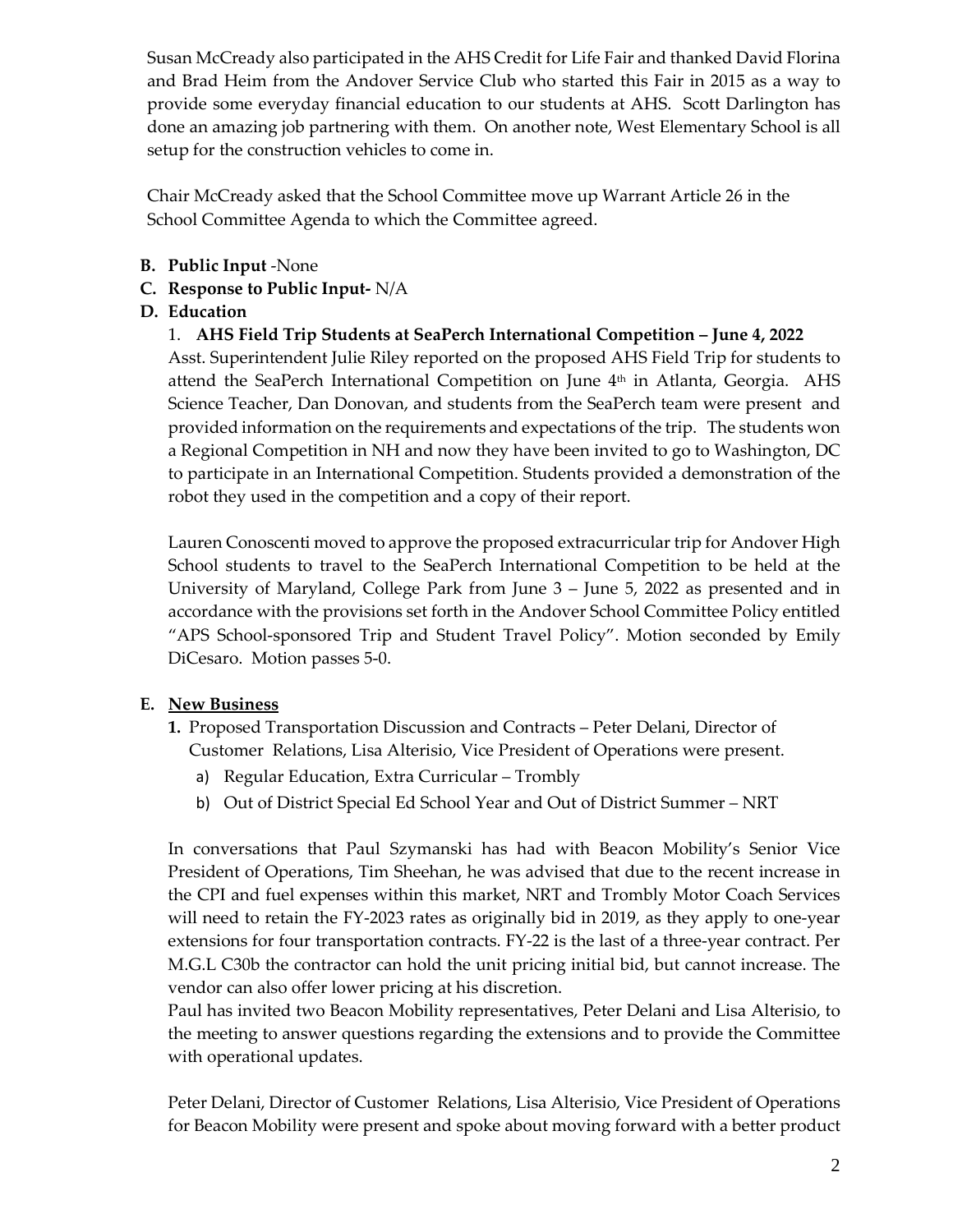and to look at best practices to bring uniformity to bus service. They are familiar with the questions and concerns the School Committee has, and of the unevenness of the delivery of their services. They, like many other bus companies, have been facing a shortage of bus drivers and are lobbying at different levels to try to alleviate this problem. They realized the data they were using was a false narrative and didn't truly understand where their gaps were in driver shortages and where the problems were, and did not do a very good job of communicating and articulating current situations.

They are now taking a proactive creative approach to hire bus drivers and monitors which can be an eight week process**.** They have had bi-monthly meetings with the Governor's Office and have setup an office in the Dominican Republic to recruit driver candidates. They are also working with the Dept. of Transportation, the DOT and the State School Transportation Association who are lobbying to reduce the requirements for a CDL license. The original contract with Andover was bid on a set of school start and end times which have changed and condensed the time for pickup and drop-off.

They are looking at balancing out routes to help make for a smoother process for next year by reducing and adjusting the number of stops. It is important to a district that they change the cultural component of parents asking for stops closer to their homes; causing the routes to get out of control.

Mr. Delani said they also attended a Customer Advisory Session to determine how they can better serve the school communities. They realize that their office staff was not contacting the school transportation office in a fair amount of time and will improve on that aspect. They are also investigating how to get substitute bus drivers back on board. The impact of multiple stops on routes, the impact of condensed times, construction, and driver shortages, have caused some difficulties with timeliness.

Paul Szymanski reported that they are looking at walk-to-stop and safety factors to determine if there are stops we can begin to combine that are reasonable and safe. This will be a big summer project and the continued collaboration with the Bus Company, should produce results.

#### **Regular Education**

Emily DiCesaro moved that the Andover school Committee vote to extend, for one additional year, an existing transportation contract for regular route buses effective July 1, 2022 through June 30, 2023 to Trombly Motor Coach Services, Inc. of Dracut, Massachusetts. Pricing per contract dated June 18, 2019. Motion seconded by Lauren Conoscenti and voted 5-0 to approve.

## **Extracurricular, Field Trips and Athletic Transportation**

Emily DiCesaro moved that the Andover School Committee vote to extend for one additional year, an existing transportation contract for extracurricular, field trips and Athletic transportation effective July 1, 2022 through June 30, 2023 to Trombly Motor Coach Services, Inc. of Dracut, Massachusetts pricing per contract dated June 18, 2019. Motion seconded by Lauren Conoscenti and voted 5-0 to approve.

## **Out-of-District (OOD) Special Needs Student Transportation Services -School Year**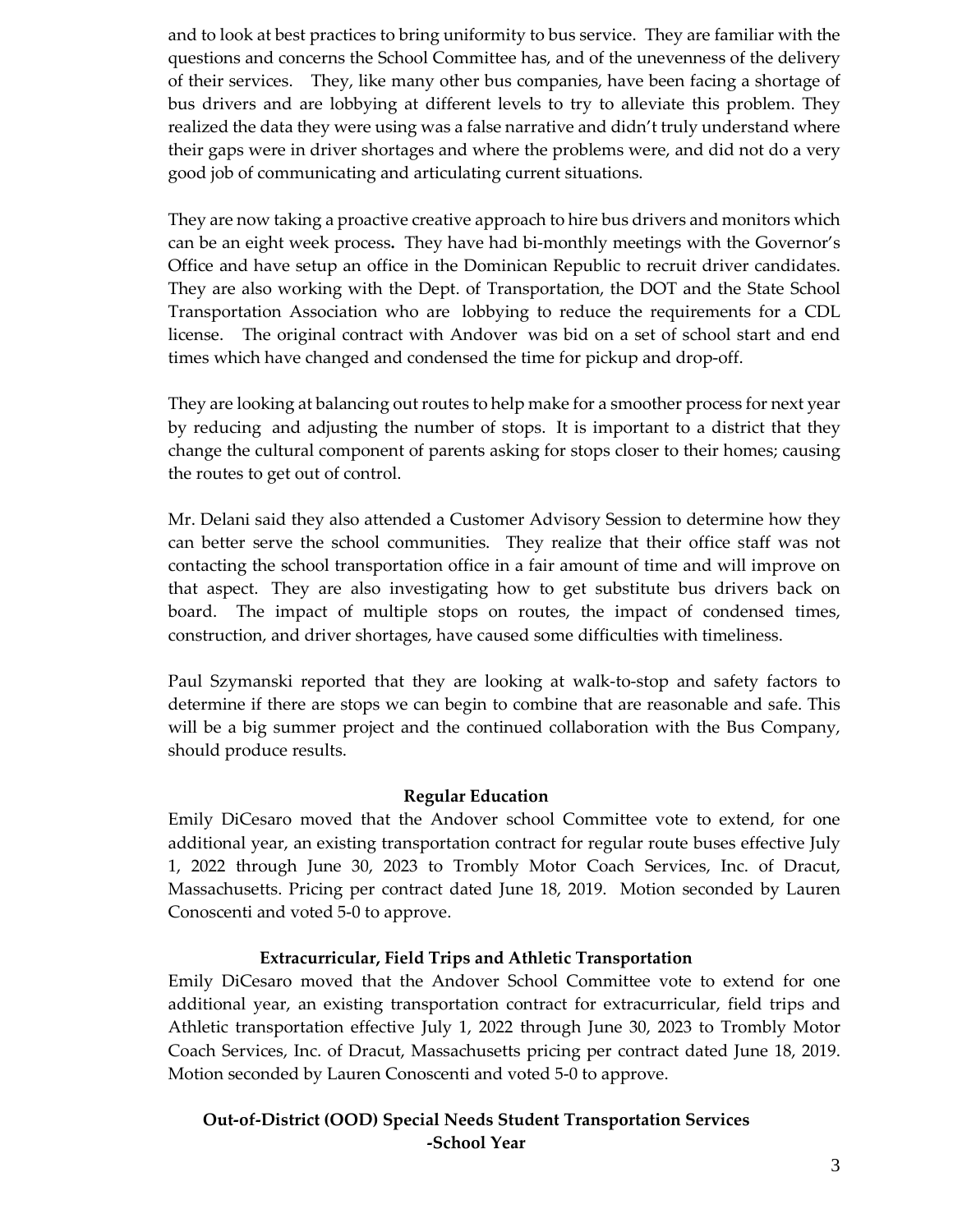Emily DiCesaro moved that the Andover School Committee vote to extend, for one additional year, an existing Transportation Contract for Out-of-District Special Needs Student Transportation Services for our School Year Program effective July 1, 2022 through June 30, 2023 to NRT Bus, Inc. Of Methuen, Massachusetts. Pricing per contract dated June 18, 2019. Motion seconded by Tracey Spruce and voted 5-0 to approve.

## **Out-of-District (OOD) Special Needs Student Transportation Services -Summer Programs**

Emily DiCesaro moved that the Andover School Committee vote to extend, for one additional year, an existing Transportation Contract for Out-of-District Special Needs Student Transportation Services-Summer Programs effective July 1, 2022 through June 30, 2023 to NRT Bus, Inc. of Methuen, MA. Pricing per contract dated June 18, 2019. Motion seconded Tracey Spruce. Motion passes 5-0.

## **2. 2021-2022 School Year: Last Official Day for Students and Teachers**

Lauren Conoscenti moved that the Andover School Committee vote to approve Thursday, June 16, 2022, a half-day, as the last official day for students for the 2021-2022 School Year providing there are no more storm days prior to June 1, 2022. Motion seconded by Sandis Wright. Motion passes 4-0. Tracey was not in the room at the time of the vote.

Lauren Conoscenti moved that the Andover School Committee vote to approve Friday, June 17, 2022 as the last official day for Teachers for the 2021-2022 School Year providing there are no more storm days prior to June 1, 2022. Motion seconded by Sandis Wright. Motion passes 5-0.

## **3. Kindergarten First Day – School Calendar amendment 2022-2023**

Dr. Riley is recommending the proposed change of first day for Kindergarten for the 2022-2023 school year and to consider making this a regular structure moving forward. The delayed start of Kindergarten would give time to conduct K-Screenings on Wednesday, August  $31<sup>st</sup>$  and Thursday, September  $1<sup>st</sup>$  and for students to get acquainted with arrival and dismissal routines without Kindergarten students.

Tracey Spruce moved that the Andover School Committee vote to approve the recommendation of the Superintendent of Schools to set Tuesday, September 6, 2022 as the first day of school for all kindergarten students in the District. Motion seconded by Emily DiCesaro. Motion passes 5-0.

## **4. FY23 Warrant Articles**

The following articles were reviewed and voted on by the Committee.

## • **Article 26 (P29): Retiree Cost of Living Adjustment Maximum Base**

To see if the Town will authorize the Contributory Retirement Board to increase the maximum base on which the cost-of-living increase is calculated for retirees and beneficiaries of the Andover Contributory Retirement System by \$1,000 each July 1st for the next two years resulting in a base change from \$12,000 to \$13,000 effective July 1, 2022 and from \$13,000 to \$14,000 effective July 1, 2023. Presented by Kevin Connors.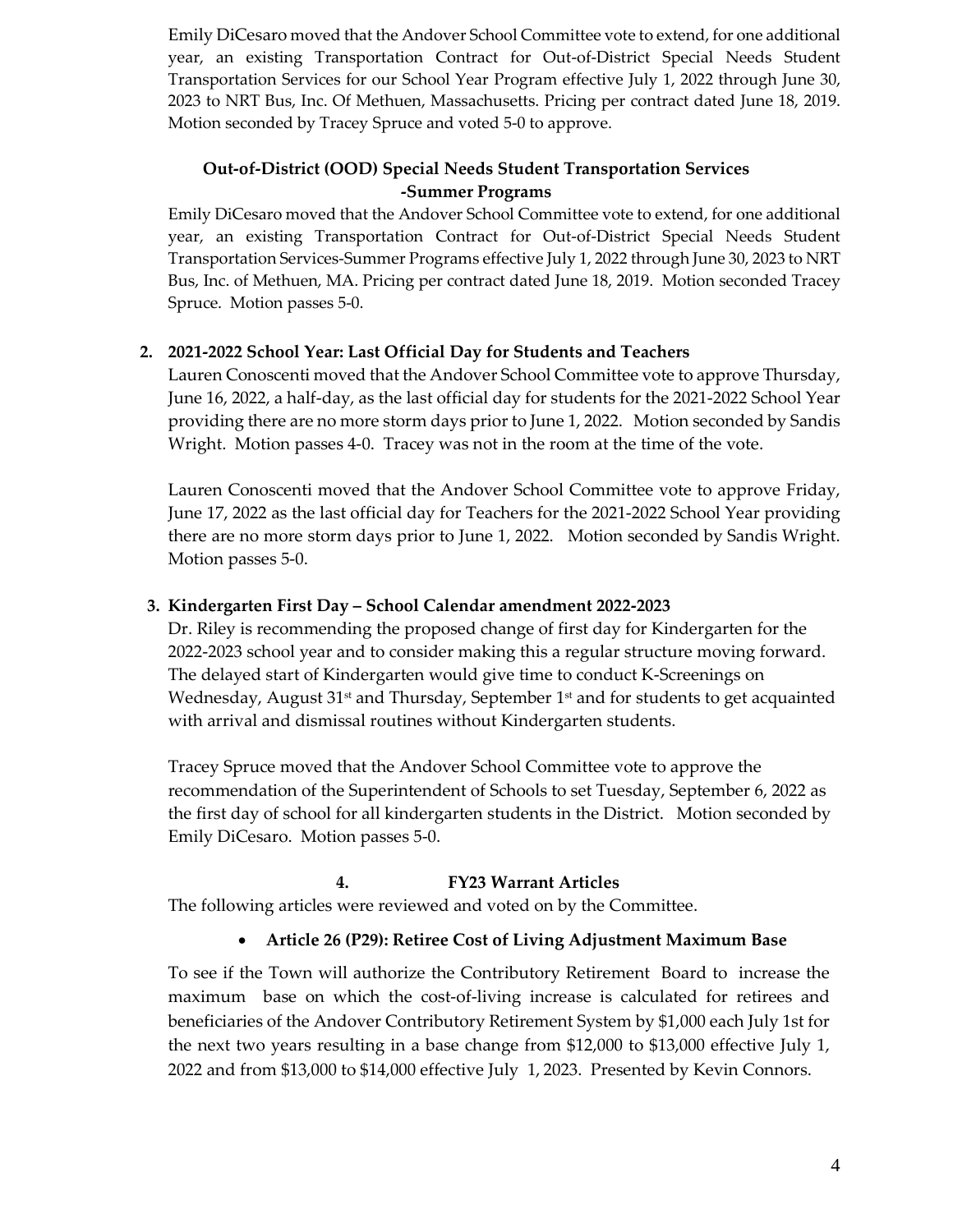Tracey Spruce moved that the Andover School Committee vote to recommend approval of the Town Meeting Warrant Article 26-Retiree Cost of Living Adjustment Maximum Base as presented. Motion seconded by Lauren Conoscenti and voted 5-0 to approve.

## • **Article 4 (P34): Instructional Assistants Special Articles General Fund**

To see if the Town will vote to create a special articles general fund for Instructional Assistants and to transfer from Free Cash a sum of money in the amount of \$500,000 dollars annually from the most recent certified Free Cash balance into this account for the purpose of providing supplemental wages topay the Instructional Assistants a competitive wage equal to the 75% of the maximum Instructional Assistant compensation for the APS competitive set, or to take any other action relativethereto. *On petition of Michael Meyers and others*

Tracey Spruce moved that the Andover School Committee vote to recommend disapproval of the Town Meeting Warrant Article 4 – Instructional Assistants Special Articles General Fund as presented. Motion seconded by Lauren Conoscenti and voted 5-0 to approve.

## • **Article 6 (P33): Prohibiting the use of non-disclosure agreements (NDAs)**

To see if the Town will adopt the following: No municipal or Andover governmental entity (the term governmental entity includes but is not limited to authorities, boards, commissions, committees, departments, divisions, programs and services) shall include or permit the inclusion of a nondisclosure, non-disparagement or other similar clause as a condition of employment or in a settlement agreement between the governmental entity and an employee or student; provided, however, that such a settlement may include, at the request of the employee or student, aprovision that prevents the governmental entity from disclosing the individual's identity and all facts that could lead to the discovery of the individual's identity.

#### *On petition of Michael Meyers and others*

Lauren Conoscenti moved that the Andover School Committee vote to recommend disapproval of the Town Meeting Warrant Article 6 – Prohibiting the use of Non-Disclosure Agreements as presented. Motion seconded by Sandis Wright. Motion passes 5-0.

## • **Article 7 (P37): Mental Health & Wellbeing Special Articles General Fund**

To see if the Town will vote to create a special articles general fund for mental health and wellbeing services and to transfer from Free Cash a sum of money in the amount of \$1 million dollars annually from the most recent certified Free Cash balance into this account for the purpose of purchasing services or hiring resources such as mental health clinician, substance abuse program coordinator, social care worker to support Andover families, seniors, veterans, and our children, or take any other action relativethereto. *On petition of Michael Meyers and others*

Tracey Spruce moved that the Andover School Committee vote to recommend disapproval of the Town Meeting Warrant Article 7-Mental Health & Wellbeing Special Articles General Fund as presented. Motion seconded by Sandis Wright. Motion passes 5-0.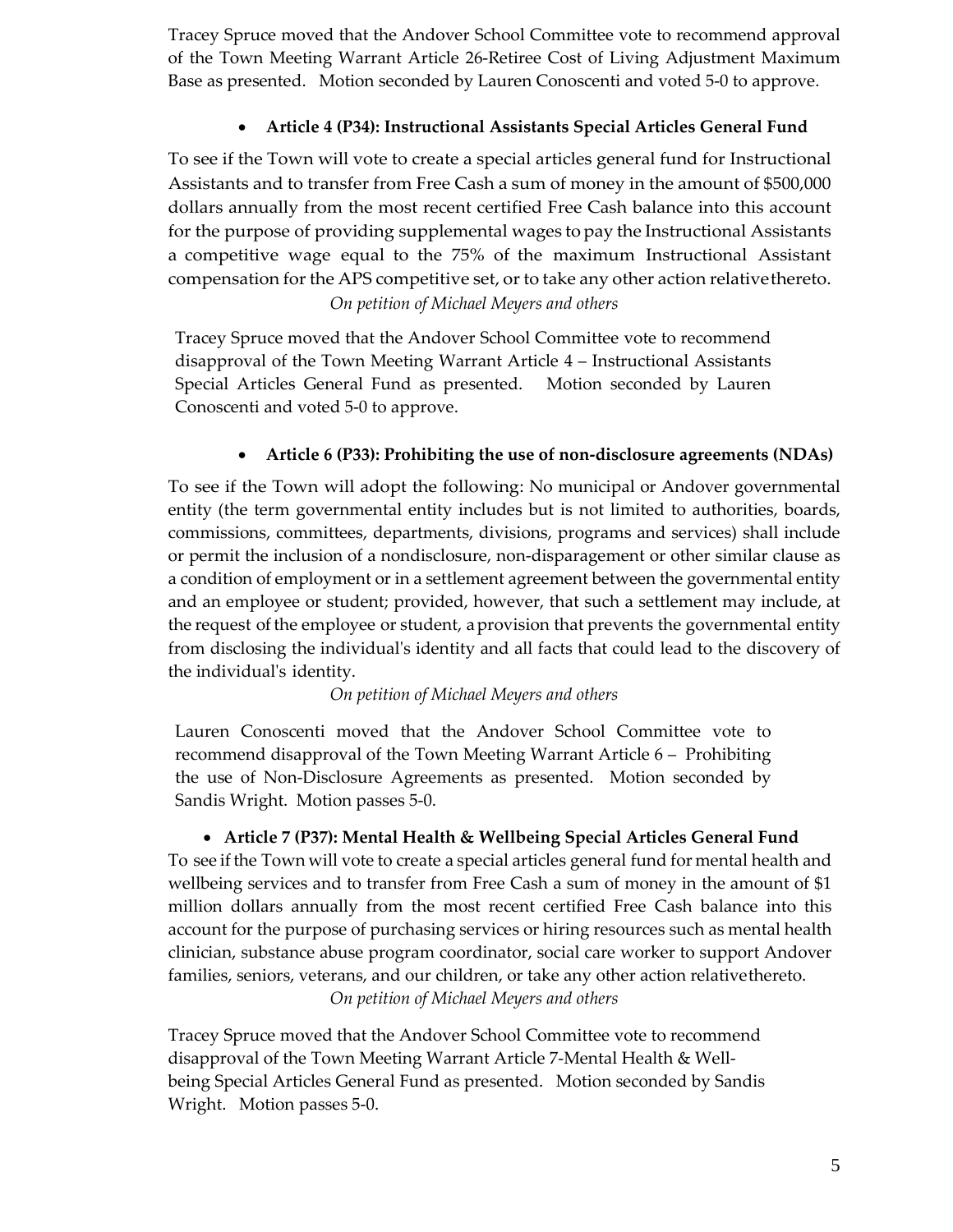## • **Article 8 (P36): Annual public posting of every no-bid contract or agreement**

To see if the Town will adopt the following: The Town Manager shall annually and prominently post on the official Andover public website a page entitled "No Bid Contracts. "The page shall contain the name of all parties and the entire executed contract or agreement for every vendor or entity under agreement without participating in a posted competitive bid process.

*On petition of Michael Meyers and others*

Lauren Conoscenti moved that the Andover School Committee vote to recommend disapproval of the Town Meeting Warrant Article 8-Annual Public Posting of every nobid contract or agreement as presented. Motion seconded by Tracey Spruce and voted 5-0 to disapprove.

## • **Article 18: DMS Upgrades and AHS Design**

To see if the Town will vote to appropriate \$9,500,000 or any other amount, of which \$8,000,000 shall be used to pay costs of purchasing professional services related to the design, renovation and construction of the Doherty Middle School, including the payment of all costs incidental and related thereto, and \$1,500,000 shall be used to pay costs of the Andover High School Design project, including the payment of all costs incidental and related thereto; to determine whether this amount shall be raised by taxation, borrowing, transfer from available funds or by any combination thereof, or take any other action related thereto.

## *On request of the School Committee*

Sandis Wright moved that the Andover School Committee vote to recommend approval of the Town Meeting Warrant Article 18-Doherty Middle School Upgrades and Andover High School Design as presented. Motion seconded by Tracey Spruce and voted 5-0 to approve.

## **F. Continuing Business**

## **1. Liaison Assignments – SEPAC Liaison, DEI Commission Liaison**

This evening the Committee will entertain new appointments for SEPAC and DEI Commission Liaisons as these are time sensitive. The remaining liaison and subcommittee roles will be discussed as usual during a summer meeting.

Tracey Spruce moved that the Andover School Committee vote to approve Emily DiCesaro as the SEPAC Liaison; and Sandis Wright as the DEI Commission Liaison effective immediately. Motion seconded by Emily DiCesaro and voted 5-0 to approve.

## **G. Consent Agenda: Grants/Donations to District; Minutes**

**1. Grants/Donations to District –** ACE 2022 Fall TIF Grants \$15,198.00.

Tracey Spruce moved to approve the Grants/Donations to the District as presented. Moton seconded by Lauren Conoscenti and voted 5-0 to approve.

## **2. Surplus/Disposal Requests (South)**

South Principal, Brenda Lee, has submitted a disposal inventory form for a piano at South Elementary. The upright piano will be disposed of in accordance with Chapter 30b regarding the disposal of surplus property.

Emily DiCesaro moved that the Andover school Committee vote to approve the disposal of surplus furniture from South School as presented. Motion seconded by Lauren